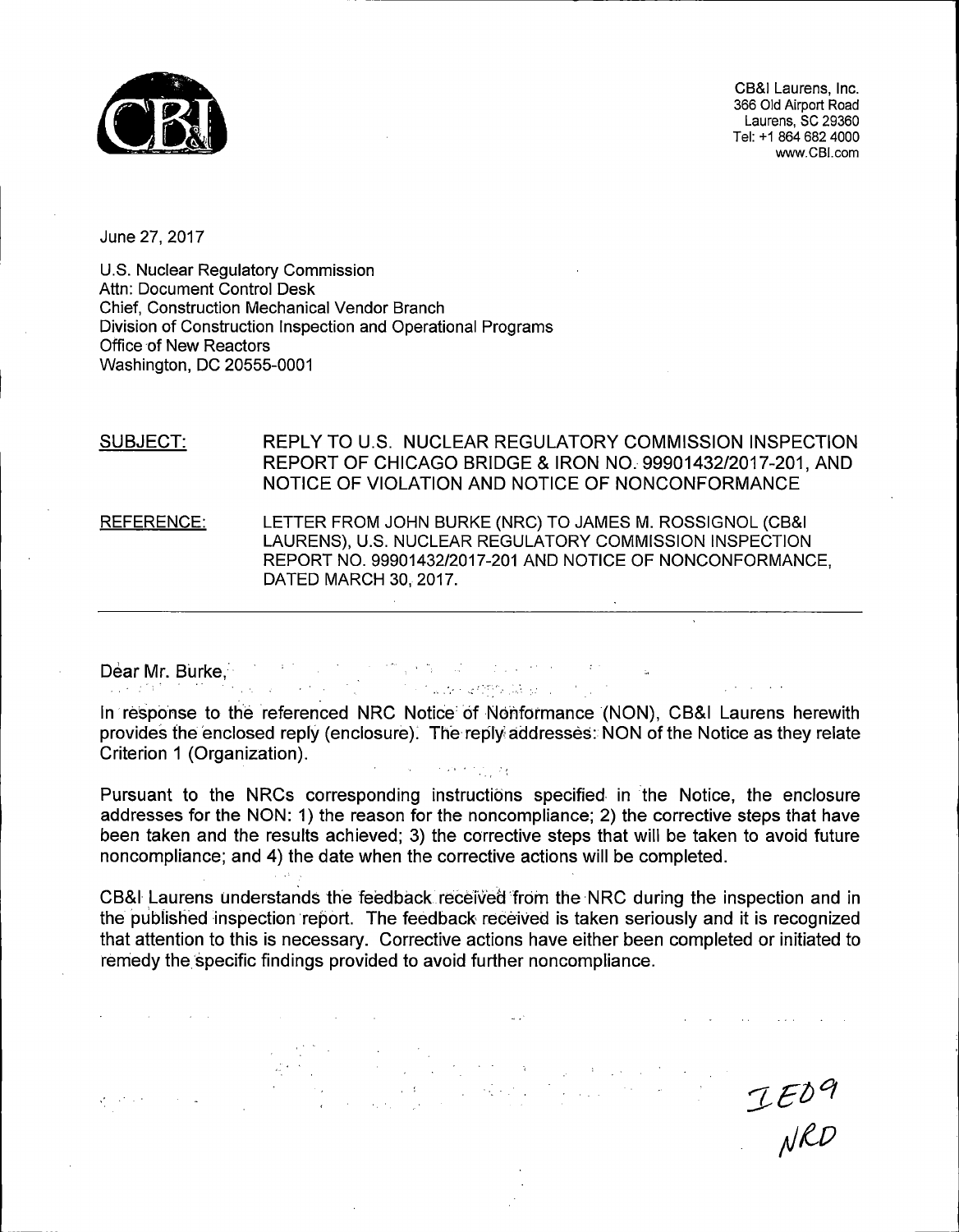

Should you have any questions regarding this submittal, please contact Matt Rossignol, Quality Manager, at (864) 683-3986.

Sincerely,

hūt

Matt Rossignol Quality Manager CB&I Laurens

Enclosure:

 $\frac{1}{4}$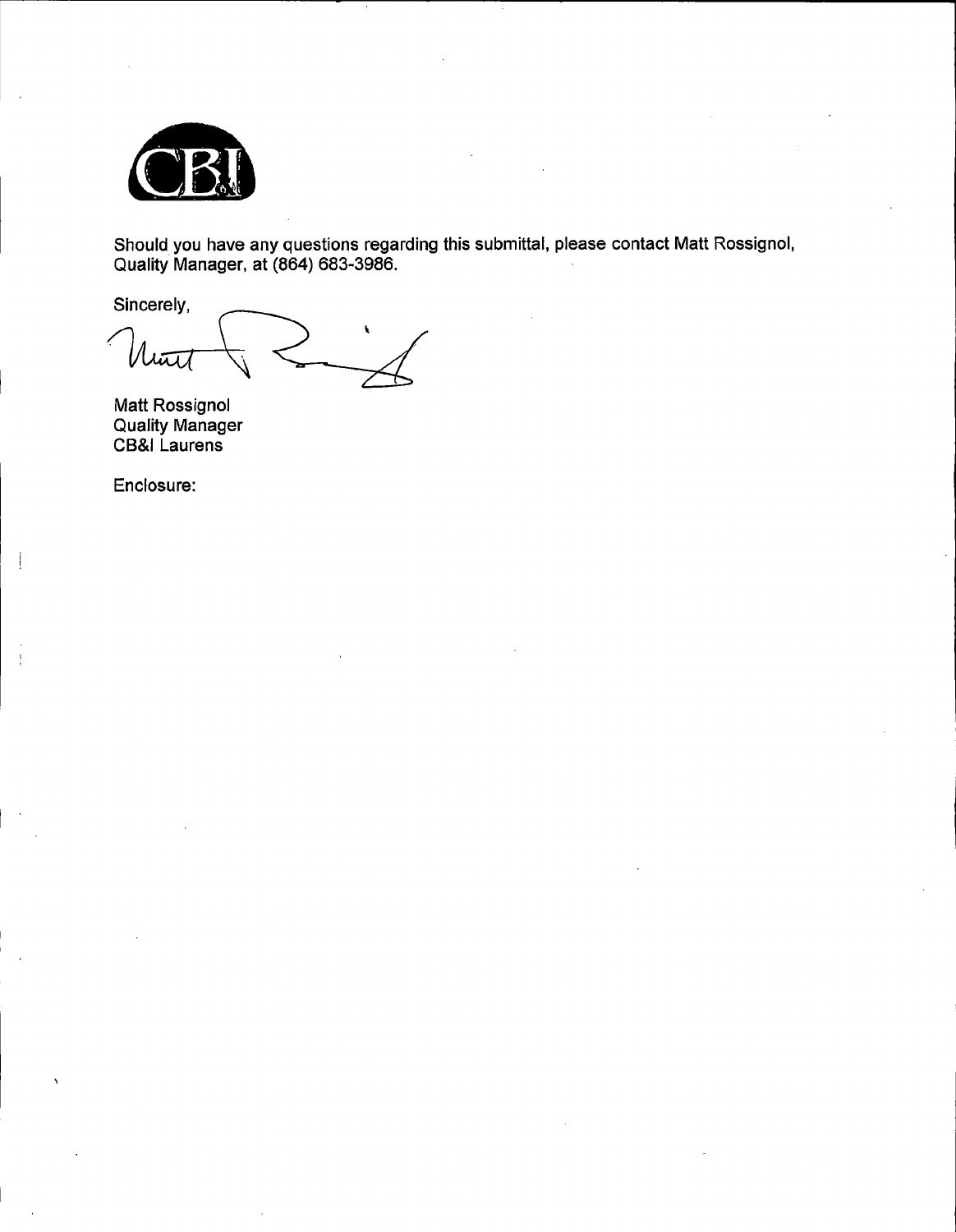

**Attachment 2** 

## **Reply to Notice of Nonconformance 99901432/2017-201-02**

Based on the results of a U.S. Nuclear Regulatory Commission (NRC) inspection conducted at the Chicago Bridge & Iron (hereafter referred to as CB&I Laurens) facility in Laurens, SC, from January 23, 2017, through January 27, 2017, it appears that CB&I Laurens did not conduct certain activities in accordance with NRC requirements that were contractually imposed upon CB&I Laurens by its customers or NRC licensees:

Criterion I, "Organization," of Appendix B, "Quality Assurance Program Criteria for Nuclear Power Plants and Fuel Reprocessing Plants," to Title 10 of the Code of Federal Regulations (10 CFR) Part 50, "Domestic Licensing of Production and Utilization Facilities," states, in part, that "The quality assurance functions are those of (1) assuring that an appropriate quality assurance program is established and effectively executed; and (2) verifying, such as by checking, auditing, and inspecting, that activities affecting the safety-related functions have been correctly performed."

Section 4.2.1 of CBIL-QAM-001 states, in part, that "The Plant Manager of CBIL is responsible for the establishment of the facilities for and overall operation of CBIL including but not limited to buildings, workspace, utilities, process equipment, and transport services." In addition, Section 4.2.9 states, in part, that the "Quality Assurance Manager is responsible for the administration and implementation of the Quality functions as described in this Manual, and reporting regularly to the Plant Manager on the effectiveness of the QA Program."

Contrary to the above, as of January 27, 2017, CB&I Laurens failed to ensure that portions of the quality assurance program were effectively executed, and failed to verify that activities affecting safetyrelated functions have been correctly performed. Specifically, CB&I Laurens failed to take timely and effective corrective actions to address several conditions adverse to quality and failed to adequately perform fabrication activities identified during the inspection. This included the implementation of quality activities in accordance with approved procedures and the oversight of suppliers. CB&I Laurens implemented a stop work order in March 2015 pending an evaluation of programmatic deficiencies and 1 O CFR Part 21, "Reporting Defects and Noncompliance," issues, however, the findings described below demonstrate that CB&I Laurens is still not implementing an adequate quality assurance program in accordance with the requirements of Appendix B to 10 CFR Part 50.